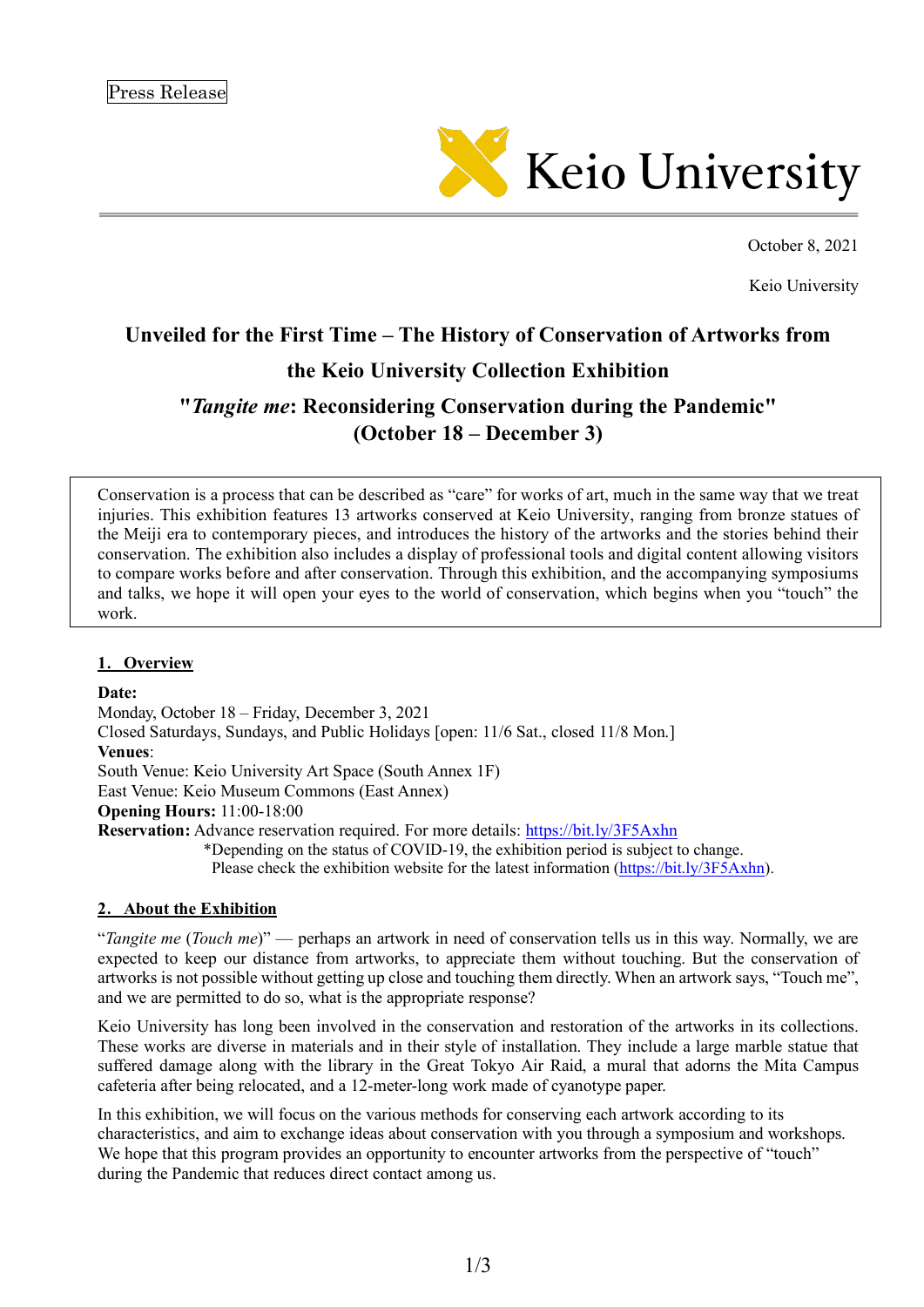## **3**.**Exhibitions Highlights**

- 1. Ujihiro Okuma and Chokichi Suzuki, *Miniature Lighthouse, Gifted in Celebration of Fukuzawa Yukichi's 60th Birthday*, 1897
- 2. Michisei Kono, *Ashinoko Lake Scene, Hakone*
- 3. Isamu Noguchi, *Stool*, 1951
- 4. Natsuyuki Nakanishi, *General Catalogue of Males*, 1963
- 5. Shikai Kitamura, *The Maiden Tekona*, c.1909

















6.A conservator cleaning \*The Maiden Tekona \*

## **4**.**Events**

- 1.**Symposium**|*Tangite me***: Reconsidering Conservation during the Pandemic** Saturday, November 6, 13:00–17:00 \*Zoom Webinar (free / advance reservation required)
- 2.**Public Open Days of the Ex-Noguchi Room** Monday, November 1–Saturday, November 6 (except 11/3 Wed.)
- 3.**Gallery Talk**|**Take a Closer Look at an Artwork with Conservator:** *Miniature Lighthouse, Gifted in Celebration of Fukuzawa Yukichi's 60th Birthday* Wednesday, November 17, 17:00-18:00 \*Online (free / advance reservation required)
- 4.**Exhibition Record Book** Scheduled for publishing in March of 2022

\*For more details about each event: https://bit.ly/3F5Axhn